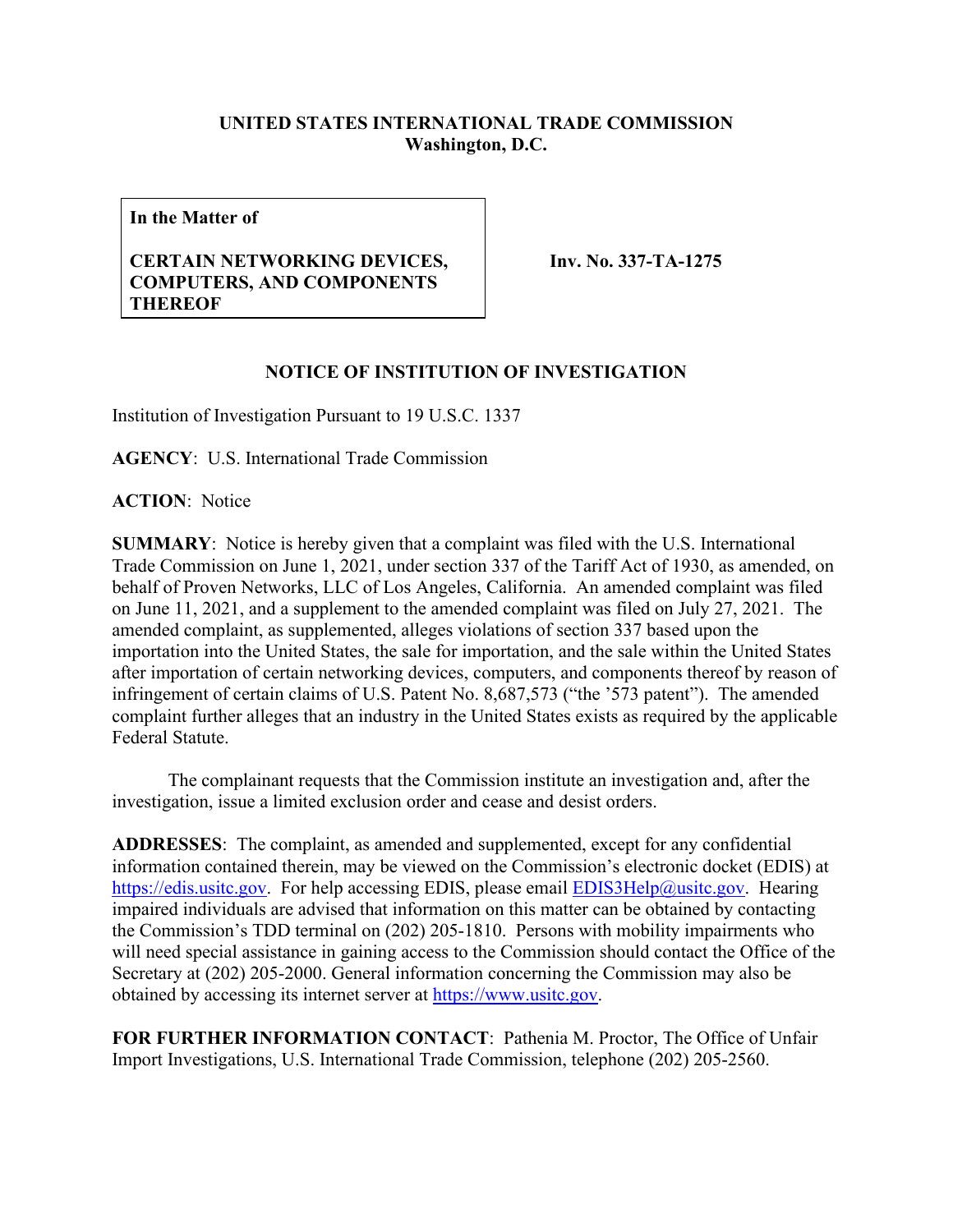## **SUPPLEMENTARY INFORMATION**:

**AUTHORITY**: The authority for institution of this investigation is contained in section 337 of the Tariff Act of 1930, as amended, 19 U.S.C. 1337, and in section 210.10 of the Commission's Rules of Practice and Procedure, 19 C.F.R. 210.10 (2020).

**SCOPE OF INVESTIGATION**: Having considered the complaint, the U.S. International Trade Commission, on August 10, 2021, **ORDERED THAT** –

(1) Pursuant to subsection (b) of section 337 of the Tariff Act of 1930, as amended, an investigation be instituted to determine whether there is a violation of subsection (a)(1)(B) of section 337 in the importation into the United States, the sale for importation, or the sale within the United States after importation of certain products identified in paragraph (2) by reason of infringement of one or more of claims 1-37 of the '573 patent, and whether an industry in the United States exists as required by subsection (a)(2) of section 337;

(2) Pursuant to section 210.10(b)(1) of the Commission's Rules of Practice and Procedure, 19 C.F.R. 210.10(b)(1), the plain language description of the accused products or category of accused products, which defines the scope of the investigation, is "networking appliances, such as switches, gateways, and application delivery controller products, that manage the flow of traffic and bandwidth for application quality of service, policy management, and security over a network, and related software";

(3) For the purpose of the investigation so instituted, the following are hereby named as parties upon which this notice of institution of investigation shall be served:

(a) The complainant is:

Proven Networks, LLC 12424 Wilshire Blvd,  $12<sup>th</sup>$  Floor Los Angeles, CA 90025

(b) The respondent is the following entity alleged to be in violation of section 337, and is the party upon which the complaint is to be served:

> F5 Networks, Inc.  $801.5$ <sup>th</sup> Ave. Seattle, WA 98104

(c) The Office of Unfair Import Investigations, U.S. International Trade Commission, 500 E Street, S.W., Suite 401, Washington, D.C. 20436; and

(4) For the investigation so instituted, the Chief Administrative Law Judge, U.S. International Trade Commission, shall designate the presiding Administrative Law Judge.